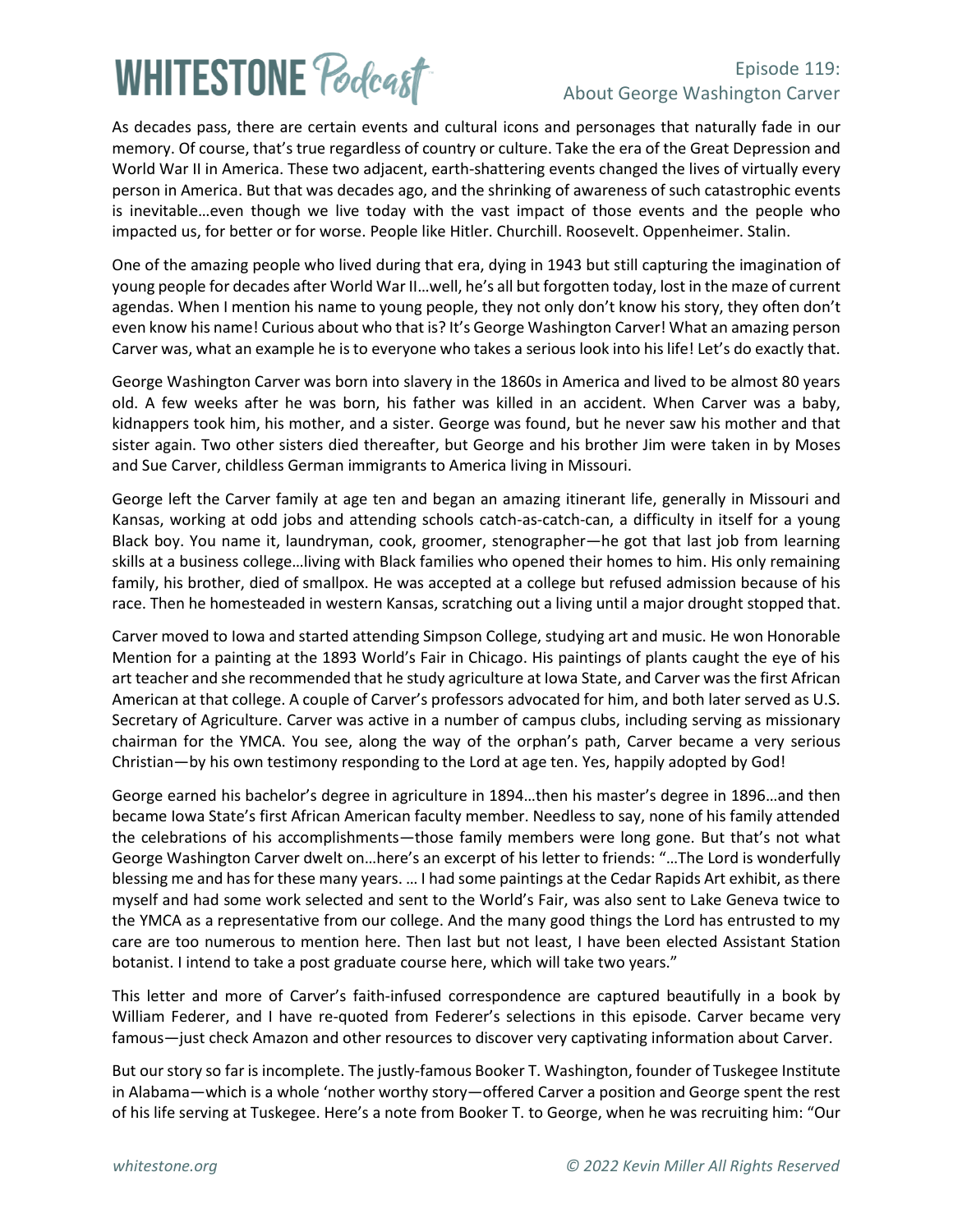# **WHITESTONE Podcast**

### Episode 119: About George Washington Carver

students are poor, often starving. They travel miles of torn roads, across years of poverty. We teach them to read and write, but words cannot fill stomachs. They need to learn how to plant and harvest crops…I cannot offer you money, position, or fame. The first two you have. The last, from the place you now occupy, you will no doubt achieve. These things I now ask you to give up. I offer you in their place—work, hard hard work—the challenge of bringing people from degradation, poverty, and waste to full manhood."

Wow. And Carver's quick response? "I am looking forward to a very busy, pleasant, and profitable time at your college and shall be glad to cooperate with you in doing all I can through Christ who strengtheneth me to better the condition of our people. …Providence permitting, I will be there in Nov[ember]…"

Carver immediately started an Ag Department at Tuskegee, teaching students and nearby farmers. Much of the soil throughout the South was depleted due to farmers growing cotton each and every year. Erosion abounded. So Carver taught about fertilization and crop rotation—recommending legumes like peanuts and sweet potatoes as alternatives, so as to harvest cash crops while replenishing the soil. You know, applied science! When so many peanuts were grown in response, George then legendarily discovered hundreds of uses for the peanut and the sweet potato, too. But, unlike so many colleges nowadays, Carver didn't enjoy generous taxpayer-funded research grants. No. It was George and God. …Really? Yes!...

When Carver spoke to a women's church group in New York City, he said, "God is going to reveal to us things He never revealed before if we put our hands in His. No books ever go into my laboratory. The thing I am to do and the way of doing it are revealed to me. I never have to grope for methods. I am inspired to create something new. Without God to draw aside the curtain I would be helpless." This assertion echoes none other than Jesus telling His disciples that "The Holy Spirit teaches all things." John 14:26

But the editors at the *New York Times* disapproved, editorializing that "Men of Science Never Talk That Way." Carver wrote back to that newspaper, stating his academic credentials from Iowa State and Simpson College and listing a number of key luminaries who impacted his life, scientifically and otherwise. But these key words of Carver capture the core gist of his response: "Inspiration is never at variance with information; in fact, the more information one has, the greater will be the inspiration. Paul, the great Scholar, says, 2 Timothy 2:15, 'Study to show thyself approved unto God, a workman that needeth not to be ashamed, rightly dividing the word of truth." Carver continued with this: "Again [Paul] says in Galatians 1:12, 'For I neither received it of man, neither was I taught it, but by the revelation of Jesus Christ.'" Then Carver said this, "Many, many other equally strong passages could be cited, but these two are sufficient…"

Just as powerfully, Carver wrote an essay in 1930 titled *How to Search for Truth*, saying this: "I believe the Great Creator of the universe had young people in mind when the following beautiful passages were written: In the 12<sup>th</sup> chapter of Job and the 7<sup>th</sup> and 8<sup>th</sup> verses, we are urged thus: But ask now the beasts and they will teach thee; and the fowls of the air, and they shall tell thee. Or speak to the earth, and ti shall teach thee; and the fishes of the sea shall declare unto thee. In St. John the  $8<sup>th</sup>$  chapter and the  $32<sup>nd</sup>$ verse, we have this remarkable statement: 'And he shall know the truth and the truth shall make you free. Were I permitted to paraphrase it, I would put it thus: And you shall know science and science shall set you free, because science is truth. There is nothing more assuring, more inspiring, or more literally true than the above passages from Holy Writ.' Wow. So, science and the Scriptures incompatible? Science rightly used to deny that there's a God? That's a far cry from the mindset of George Washington Carver.

So, Carver's impact? The Encyclopedia Britannica states that, "In 1942, the U.S. government allotted … 5,000,000 acres of peanuts to farmers. Carver's efforts had finally helped liberate the South from its excessive dependence on cotton." So, here's the question. Was George Washington Carver mistaken? Did Carver really just do "pure science," divorced from God? Is our Christian learning only to be "theological?" Or doesthe Holy Spirit teach all things, as Jesus said? Carver. Slave. Then free. Orphan. Scientist. Professor. Believer. George. Washington. Carver. Indeed, a Christian who earned our awestruck remembrance!